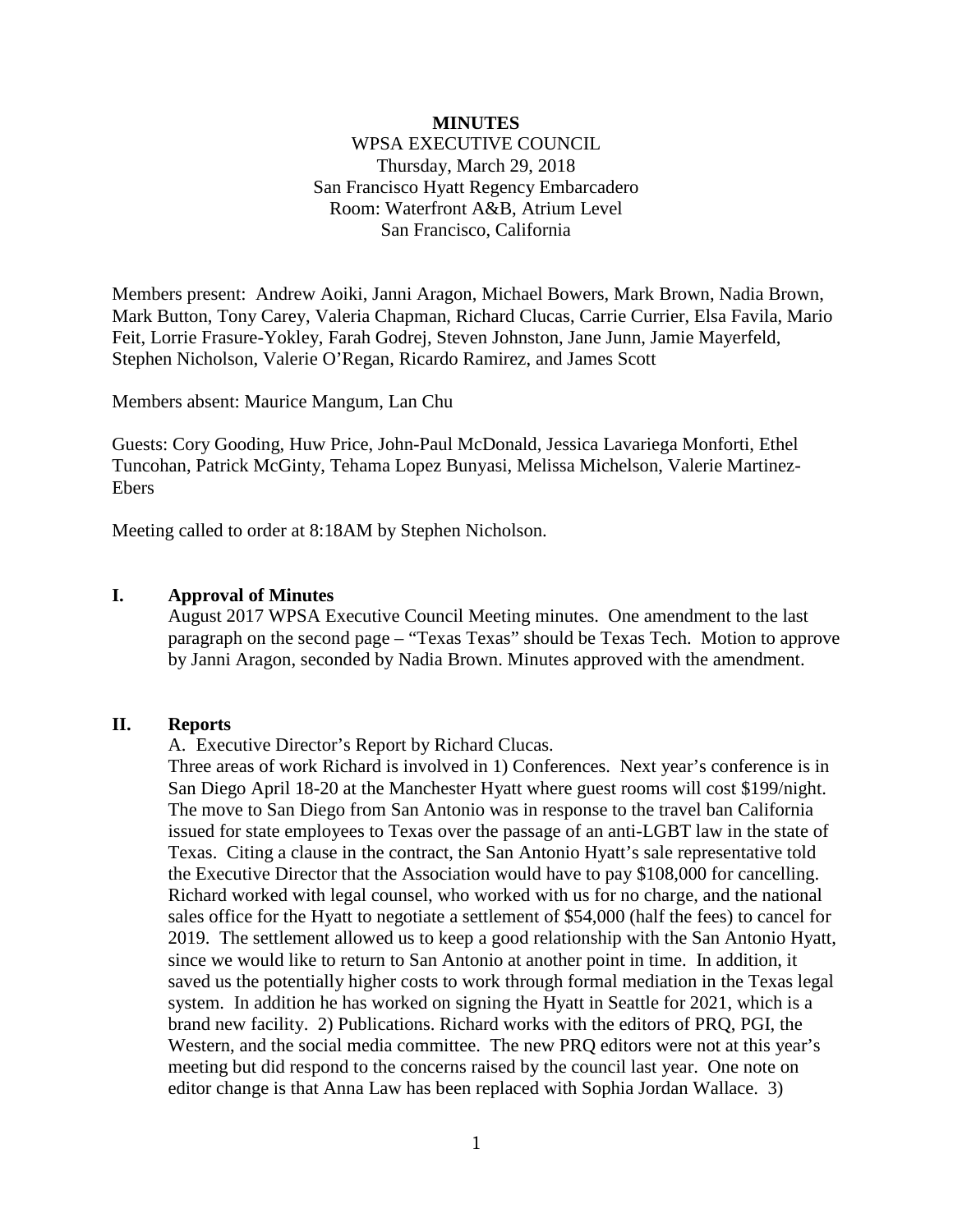Administrative tasks. Richard works with committees on awards, works with the different officers on business that arises, prepares the agenda, and is working on an initiative to do more to incorporate community college instructors. In the next few months he will start the 2019 and 2022 conference planning and work on the APSA council meeting planning. One question that was raised in response to concerns over low attendance at APSA is if participation could include by phone or technology in order to get a quorum. Richard explained that the council had discussed this previously, but that it was reluctant to provide for virtual participation because of costs and complications involved.

- B. Program Chair's Report by Jane Junn. Registration is a little lower this year than expected, perhaps due to APSA being here in the fall 6 months earlier. Preliminary numbers put this conference at sixth in terms of attendance. There are 262 panels and 25 other panels related to preconference workshops and mini-conferences.
- C. Local Arrangements San Francisco by Melissa Michelson. One note in the program is that the local arrangements committee tried to direct people more to use apps for food and transportation options.
- D. Local Arrangements San Diego 2019 by Cory Gooding. Cory encouraged everyone to attend next year's conference. He introduced the other members of the planning team and told the council that planning is underway.
- E. Nominating Committee Report by Tehama Lopez Bunyasi. Noted the nomination slate includes: Jessica Lavariega-Monforti (VP), Jason Casellas (Secretary), Mario Guerrero and Natalie Masuoka (Region A), Sarah Shair-Rosenfeld (Region B), and Shirin Deylami (Region C).
- F. Financial Report by Michael Bowers. Total assets are \$604,984.98 in checking/savings and \$380,295.13 in mutual funds, for total assets of \$990,545.11. The largest revenue comes from dues/ registration and once profits and losses are assessed we have a total net income this year of \$70,487.39.
- G. PRQ Report by James Scott. A record number of submissions in the past year, and 42% of submissions were in the targeted subfields of comparative, political theory and international relations. Political theory in particular has increased to 12% of submissions. The global reach of PRQ is expanding with 1/3 of submissions coming from non-US scholars. PRQ continues to meet their goal of less than 90 days for review (averaging 82 days for processing on manuscripts). Three issues are ready for publication to be handed over to the new editorial team. Acceptance rate for PRQ is in the 10-15% range, 14% this past year. The five-year impact factor continues to climb steadily and now is at 1.8% up from 1.4% in 2013 and 1.5% in 2014. Finally they are working with the new editorial team on the transition scheduled for June 30. Sage reported that the circulation for the journal is down slightly but usage is higher. Altmetric is a metric that captures mentions in social media and the media more broadly and there are good hit numbers here. Question was raised about subscriptions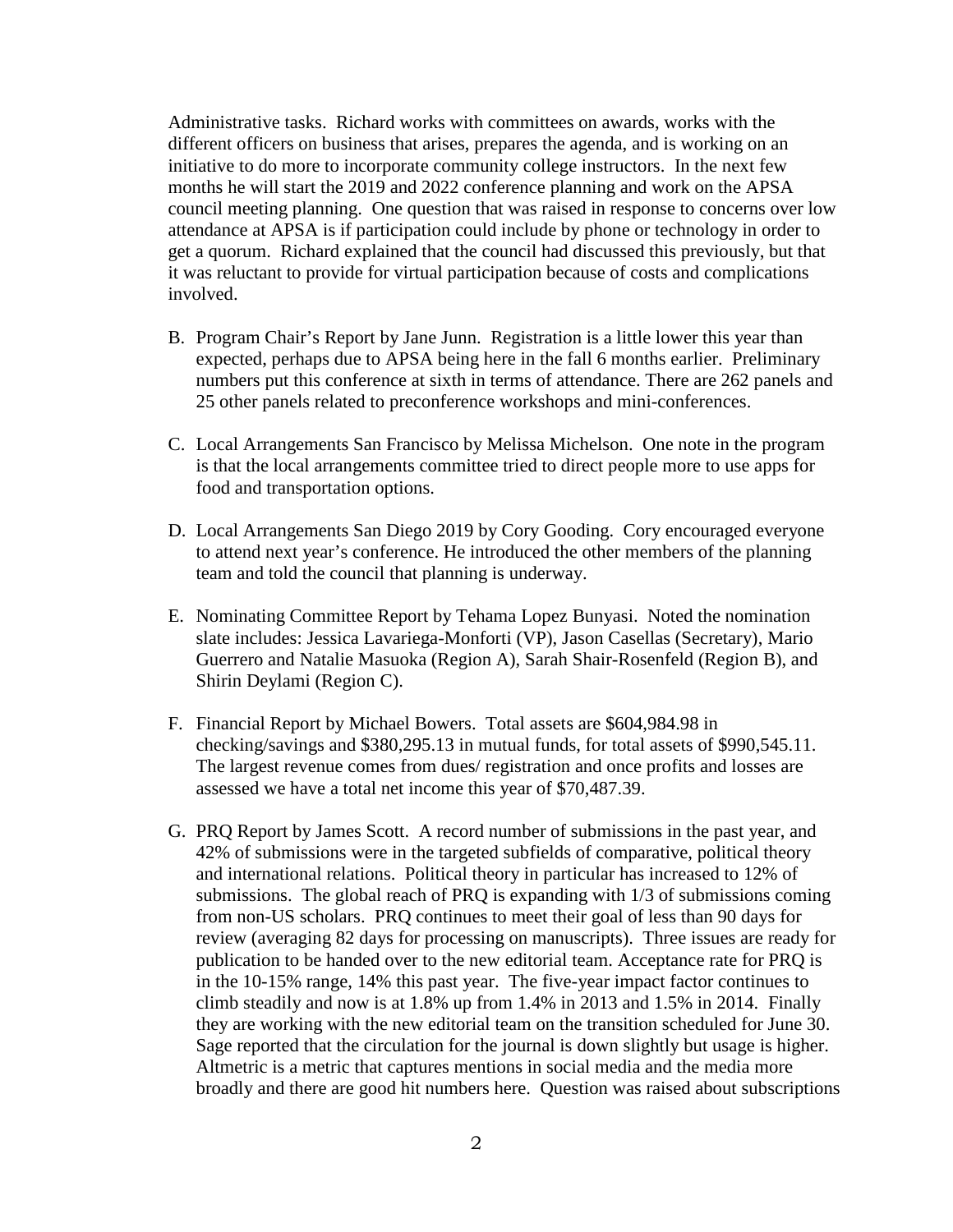and if the price point was impacting it and they indicated it was not a concern as of now.

- H. PGI Report by Valeria Chapman and Nadia Brown. PGI just celebrated their 5<sup>th</sup> year anniversary. The journal is trying to stay nimble to keep up with contemporary issues like having a special issue on Charlottesville. Currently with a 24-25% acceptance rate on original research articles and it takes about 12 weeks to get papers reviewed. Subscriptions are increasing and they are doing better than other journals launched at the same time, with downloads also going up. The number of pages will be increased for the journal. One question on open access versus free to access clarification. Open access is permanently free to access (author choice) and is about copyright status, whereas free to access is a marketing tool where you might give 2-3 months of free access. One concern raised by PGI is that they have a limited budget and it does not cover the two receptions they sponsor. Also a question about awards and why WPSA offers one for PRQ but not for PGI.
- I. Western Newsletter Report by Janni Aragon, who noted there are some challenges for the newsletter but that it will be coming out later in the spring.
- J. WPSA Committee on Information Technology by Ethel Tungohan. The committee is using both Facebook and Twitter to promote scholarship and mentioned authors should think about blogs as another way to promote scholarship. Blogging can help draw viewership of articles, especially if they can put their research into layman's terms.

# III. **Old Business**

A. Future Convention Sites/75th Anniversary by Elsa Favila and Richard Clucas. 2022 is the  $75<sup>th</sup>$  anniversary and we are looking for a popular site to encourage attendance. Easter weekend has historically been chosen due to financial issues but there continue to be concerns over the religious observation of Passover and first day of Seder. 2022 is the only year between 2001 and 2005 that we have this same conflict and it's the 75 year anniversary so we would like for that year to not hold it over the holiday weekend. Vegas is hated and loved so a second location might be considered for comparison. Many locations do not even accept a bid for a non-holiday weekend, given what we want to pay. Discussion involved the pros and cons of several locations and we even considered the possibility of using multiple hotels. Albuquerque, Tucson and San Jose are the lowest performing locations in terms of attendance. Objections to: Arizona over how Latina/os are treated, Denver based on snow interrupting travel and lack of space, Oakland because we have outgrown it, Portland due to lack of space, Vancouver/Victoria over concerns with leaving the country, Texas locations due to lack of rights to LGBT members and the California travel ban. A number of concerns raised about Las Vegas over cost of meals, lack of social spaces designed for conference interactions, and the role of the sex trade. Benefits of Las Vegas include low cost of flights to that location, feasibility for graduate students, cuts down travel time for those coming from the East coast. Questions about the possibility of using convention centers (a lot of hidden costs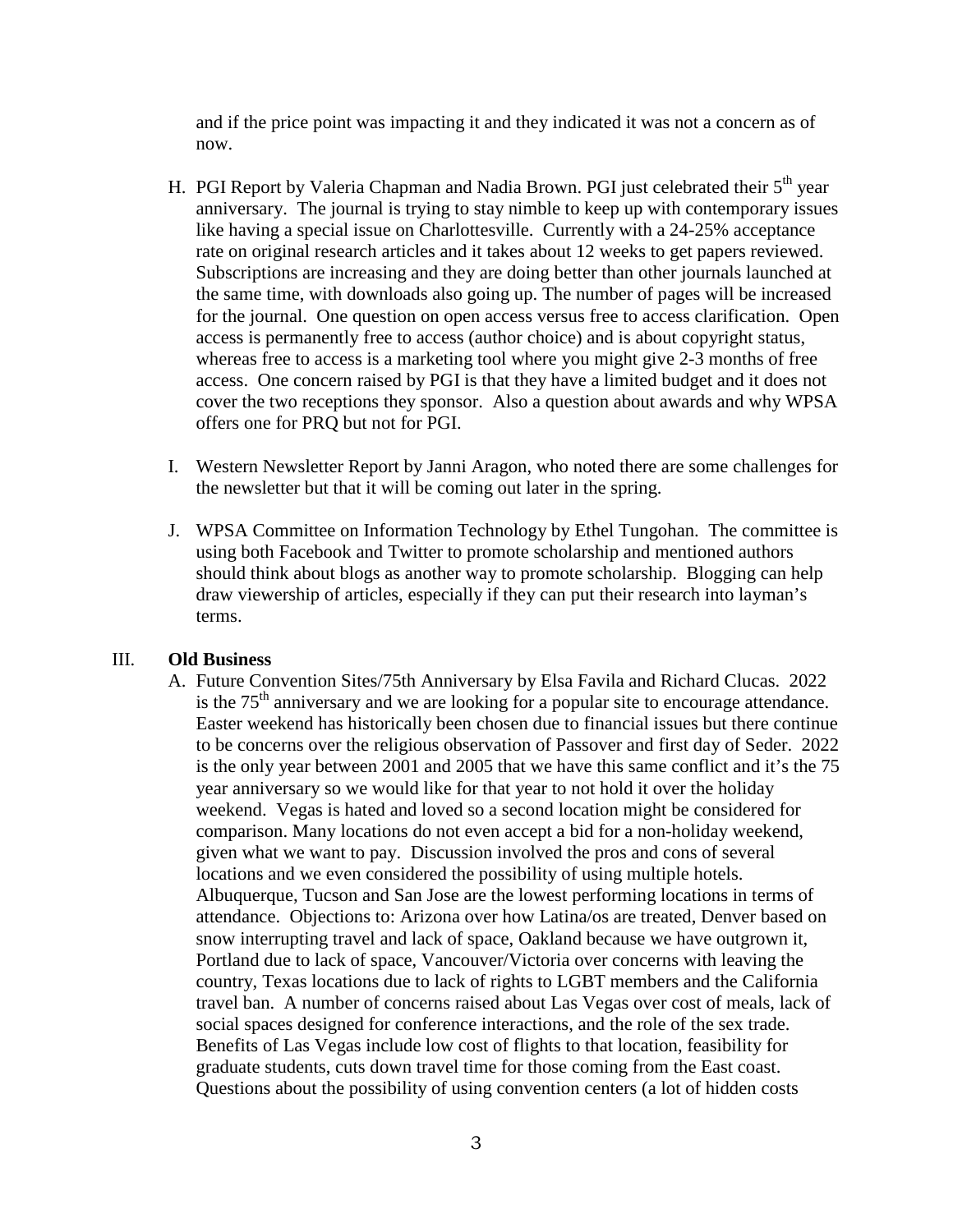associated with those), and if we might consider splitting the conference across hotels for locations that cannot seem to hold us anymore with available meeting space. The council asked Richard to investigate a number of different possibilities to find a location with the least amount of objections for the non-Easter/Passover weekend since it is such an important meeting and we want to avoid alienating the most number of members. General preferences are to look at Salt Lake City (the site of the first WPSA), Portland, and Las Vegas. Motion by Ricardo Ramirez, seconded by Jane Junn, and motion passed.

## IV. **New Business**

- A. Budget report by Michael Bowers. In the proposed budget for this year there are no equipment costs but there are some projected for next year. Convention cancellation insurance is bought only every three years and ours is up for renewal next year. Total budget proposed is \$141,800. Motion to approve by Janni Aragon, seconded by Ricardo Ramirez, motion passed.
- B. PGI Editor Search by Richard Clucas. This item was moved up to the spring agenda because we do not always have a quorum in the August meeting. Richard is asking for approval for the timeline outlined in the memo for the selection of the new PGI editors. Motion to approve by Steven Johnston, seconded by Janni Aragon, motion passed.
- C. PGI Contract with T&F Expiration discussion led by Richard Clucas. Initial contract was for seven years and it expires Dec 31, 2019. If we want any changes we have to make those by Dec 31, 2018. Richard is asking for a committee to provide direction on this. Motion by: Steven Johnston, seconded by Mario Feit, motion passed.
- D. Criteria for Betty Moulds Award by Valerie Martinez-Ebers. One small change to the memo circulated is to add an amendment that includes the language "except for extenuating circumstances" in the event the winner cannot attend. One amendment suggested is that the awardee should be "in good standing in the WPSA in recent years," to account for someone who may retire or may have passed by the time of the award. It is noted that the criteria is high for this award because we want it to be a very special person. Motion to approve with amendments by Steven Johnston, seconded by Jamie Mayerfeld, motion passed.
- E. Elsa's Salary by Richard Clucas. There was an error in calculating Elsa's salary, which led to Elsa being paid more than what was officially approved. While the amount may have technically been higher than what was approved, it was consistent with the Council's intentions when it voted to increase Elsa's salary in April 2017. The motion was for the council to adopt the higher salary. Motion to approve Elsa's salary by Ricardo Ramirez, seconded by Mario Feit, motion passed unanimously.
- F. Executive Director Contract by Steve Nicholson. The executive director contract expires in September 2018. The contract allows for a two-course release paid for by